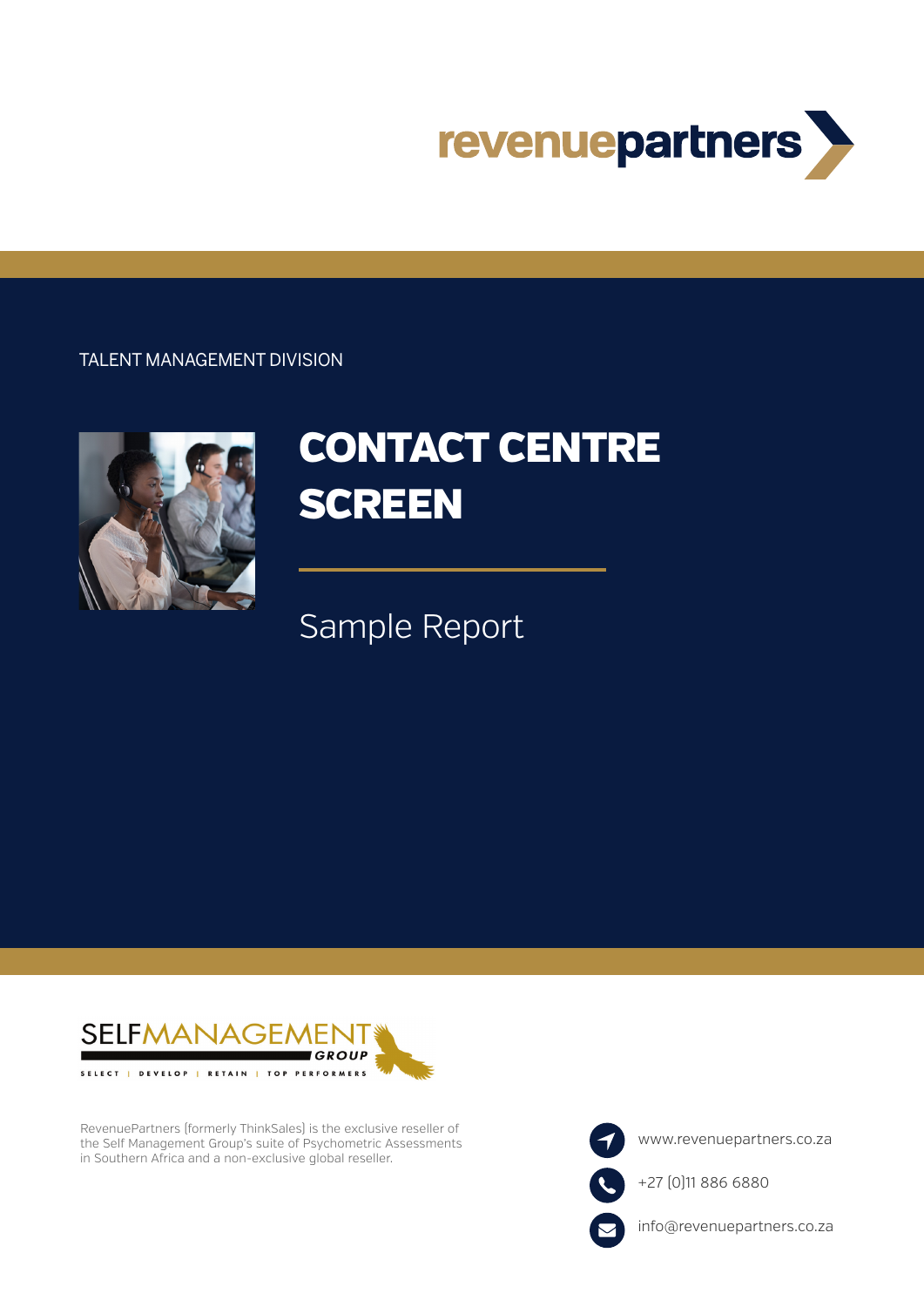

## **Contact Center Screen™ (Version 2.0)**

## **Full Report - SAMPLE SAMPLE**

## ▶ [Click Here to View Brief Report](https://www.selfmgmt.com/cgi-bin/ccs2rep.exe?testtype=ccs2&id=7K2VJUSAUFG3&reportlang=eng&reporttype=M)

## **Table of Contents Page** Recommendation / Background 2 Candidate Snapshot 3 Performance Factors 7 Communication Factors 8 Attitudinal Factors 9

The Contact Center Screen™ is designed to help managers / recruiters make an informed decision about the suitability of a particular candidate seeking employment in a contact center environment. As such, the Contact Center Screen™ highlights each candidate's inherent strengths and growth opportunities as they pertain to success in a customer service role, allowing for strategic placement, selection, and coaching decisions to be made in an informed manner.

John C. Marshall, PhD

## **CCS2 #7K2VJUSAUFG3 for SAMPLE SAMPLE on September 4, 2019**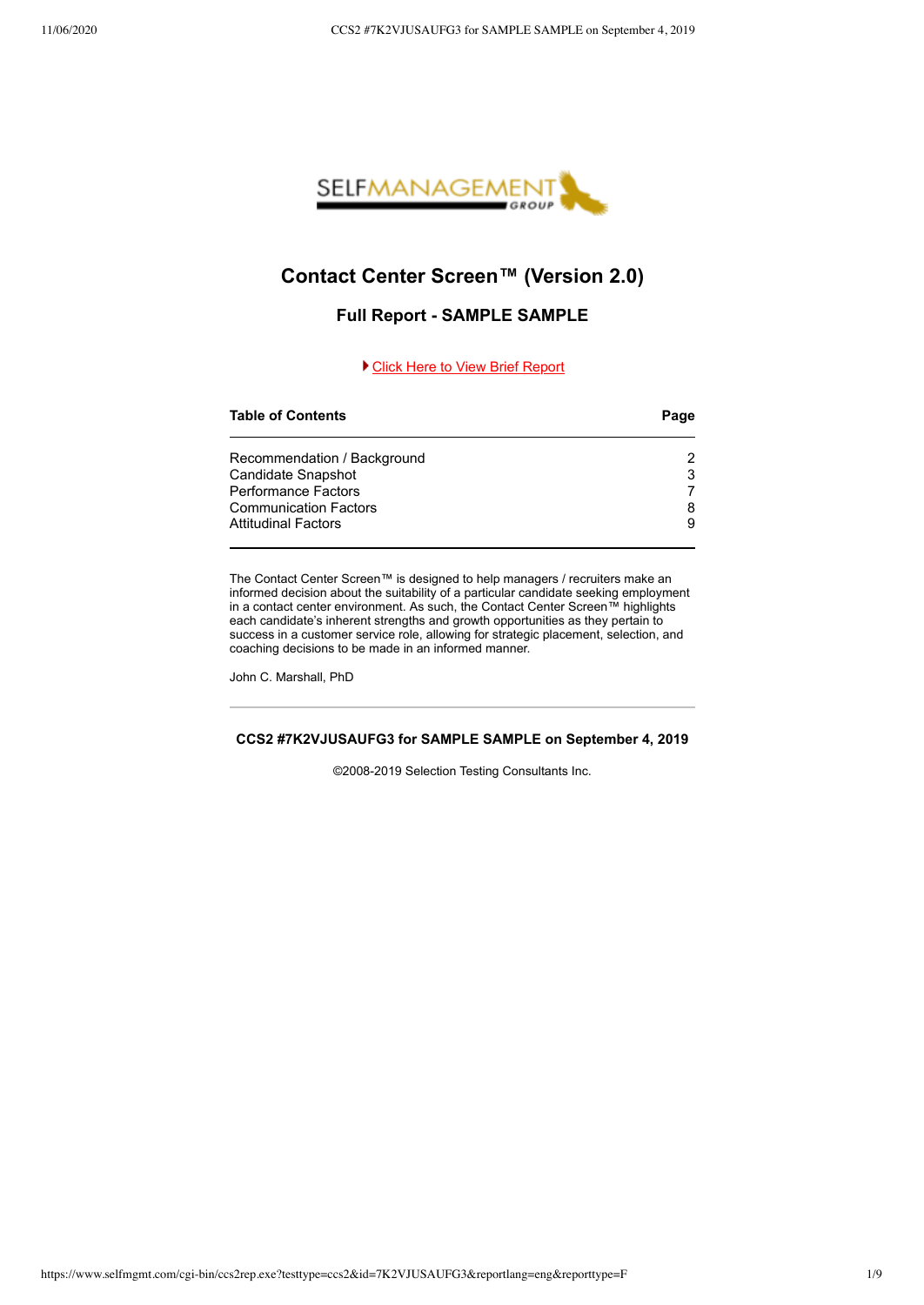## **Recommendation / Background**

| <b>Candidate Information:</b>                                                                          |                                                             |                |  |  |  |  |  |  |
|--------------------------------------------------------------------------------------------------------|-------------------------------------------------------------|----------------|--|--|--|--|--|--|
| Name: SAMPLE SAMPLE<br><b>Address:</b><br>Telephone: 4167460444<br>Email Address: service@selfmgmt.com | Desired Location: * Sample Report<br><b>Position: Sales</b> |                |  |  |  |  |  |  |
|                                                                                                        |                                                             |                |  |  |  |  |  |  |
| <b>Sales</b>                                                                                           |                                                             | <b>Service</b> |  |  |  |  |  |  |
| Recommended<br>4.0                                                                                     | Recommended<br>4.6                                          |                |  |  |  |  |  |  |
|                                                                                                        |                                                             |                |  |  |  |  |  |  |
| Background:                                                                                            |                                                             |                |  |  |  |  |  |  |
| 1. Select the response that best reflects your current position.                                       | Employed Full Time                                          |                |  |  |  |  |  |  |
| 2. If unemployed, how long have you been unemployed?                                                   |                                                             |                |  |  |  |  |  |  |
| 3. If a student, how many years of school do you have left?                                            |                                                             |                |  |  |  |  |  |  |
| 4. What is the major reason you are currently looking for a job?                                       | Looking for a better opportunity                            |                |  |  |  |  |  |  |
| 5. How much experience have you had in a hospitality or service environment?                           | 5 or more                                                   |                |  |  |  |  |  |  |
| 6. How many previous jobs have you had the hospitality or service industry?                            | 3                                                           |                |  |  |  |  |  |  |
| 7. In your current position, what percentage of your time is spent interacting with customers?         | 100% of my time                                             |                |  |  |  |  |  |  |
| 8. How many management / supervisory positions have you held in the past?                              | $\mathbf{1}$                                                |                |  |  |  |  |  |  |
| 9. How many different jobs have you had in the past 5 years?                                           | $\mathbf{1}$                                                |                |  |  |  |  |  |  |
| 10. Please rate how you think you would do in a customer service role.                                 | Excellent                                                   |                |  |  |  |  |  |  |
| 11. How long would it take you to get to work at the location that you applied to?                     | 30 min to 1 hour                                            |                |  |  |  |  |  |  |
| 12. Do you have any family members or friends that work for our company?                               | No                                                          |                |  |  |  |  |  |  |
| 13. What is your level of education?                                                                   | University/College Graduate                                 |                |  |  |  |  |  |  |
| 14. If you attended University, College or Trade School, please indicate which one:                    |                                                             |                |  |  |  |  |  |  |
| a. Location of University, College or Trade School:                                                    |                                                             |                |  |  |  |  |  |  |
| b. Your course of study:                                                                               |                                                             |                |  |  |  |  |  |  |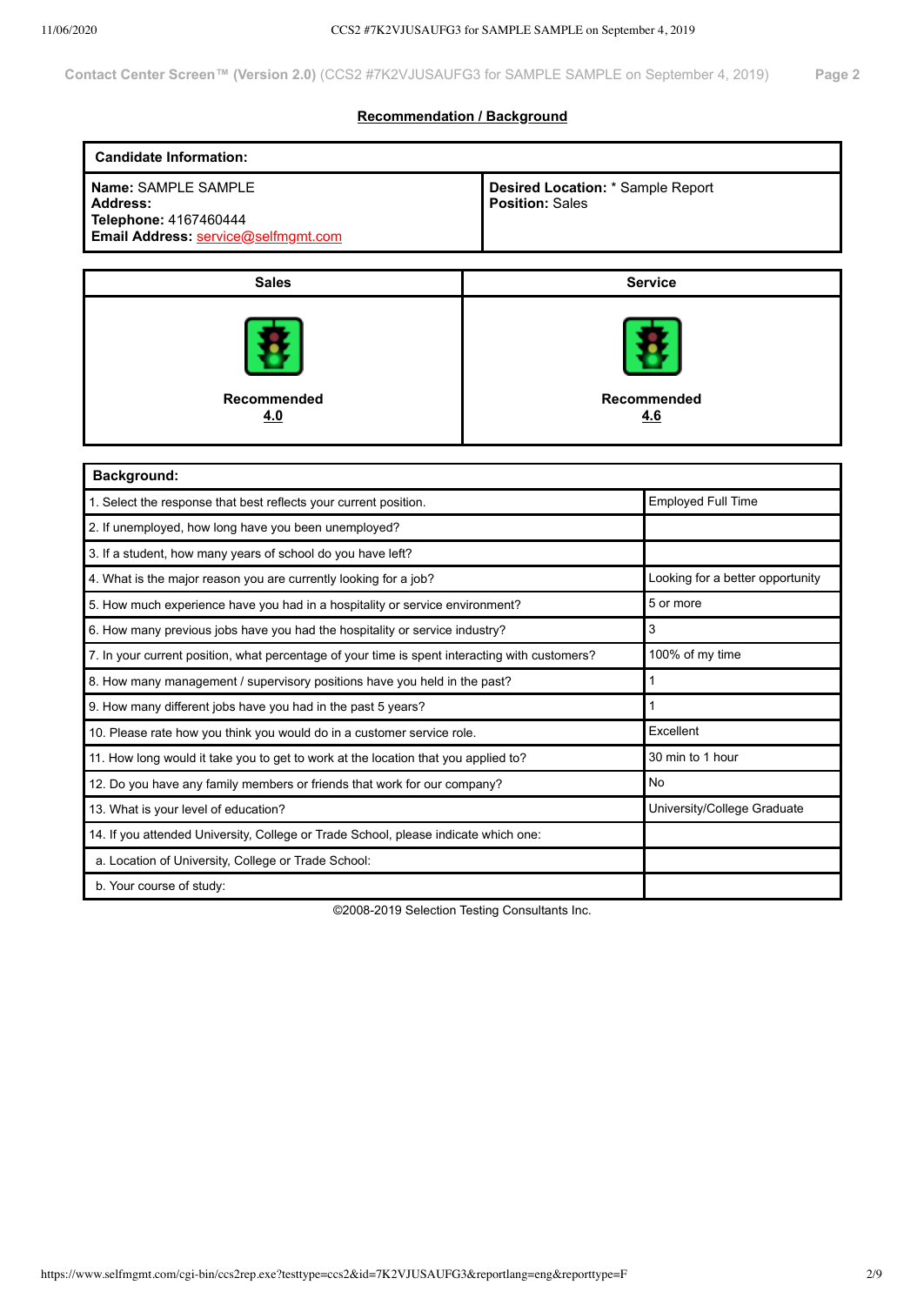

©2008-2019 Selection Testing Consultants Inc.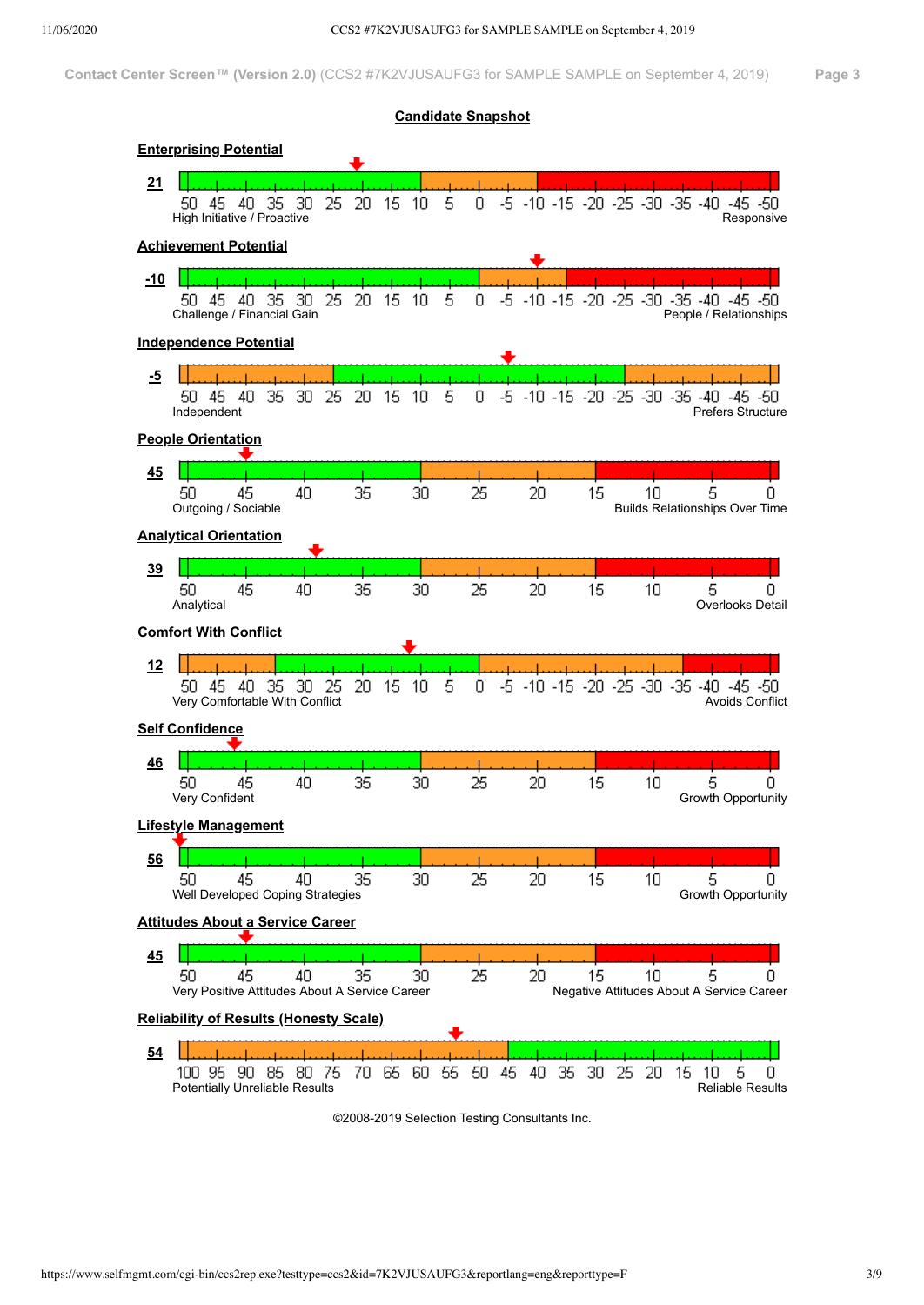## **Candidate Snapshot**



SAMPLE would be described as fairly assertive, competitive and goal-oriented by nature. He/She is suited to taking initiative in most situations and will be able to work effectively in more fluid and adaptive environments. SAMPLE has the potential to motivate him/herself without frequent input from a manager / supervisor and should work well with a manager who coaches and consults rather than directs. Finally, SAMPLE is a very goal-oriented individual and therefore will always be directing his/her efforts towards the attainment of these objectives. As such, he/she may require a lot of task variety and will likely appreciate situations where there are multiple things that need to be accomplished. Therefore, it would be recommended to keep SAMPLE as busy as possible, as people with his/her natural disposition are susceptible to boredom.

## **Interview Suggestions**

- 1. Outline a situation in which you developed a plan, and subsequently implemented it successfully.
- 2. Describe a situation that illustrates that you are someone who takes initiative.
- 3. What characteristics do you possess that make you a strong self manager?
- 4. What daily habits do you have that help you to meet your goals?



SAMPLE possesses a modest sense of urgency and likely balances his/her efforts and motivation between short and long term goals. When interacting with customers, he/she will handle their needs in a timely manner, yet pay particular attention to being thorough and precise. SAMPLE is a stable and dependable employee, and is very methodical and deliberate in all that he/she does. With respect to closing business, he/she will likey wait until a relatively strong relationship has been forged before asking for the business. SAMPLE will also be effective in a more service-oriented role.

## **Interview Suggestions**

1. Describe a situation where you had to complete a task under very tight time constraints. What strategies did you employ in order to be successful?

2. If you had a choice, would you prefer to work in an environment where you were responsible for several tasks at one time, or an environment where you could focus on just one task at a time? Explain your answer?

3. What are the things that motivate you to do well in a service-oriented role? Why?

4. Describe for me a situation that illustrates that you are a patient person.

## **Independence Potential**



SAMPLE would be described as cooperative, obliging, efficient and conscientious. He/She would function most effectively in a group environment; however, one in which individual initiative is promoted and recognized. He/She will appreciate, and in some cases rely on, early supervision but will expect less guidance after gaining the relevant experience. He/She would be expected to integrate well within an organization's existing systems and work well with a group of peers who are similar in nature.

#### **Interview Suggestions**

1. Describe the work environment that you have found most suitable to your personality.

2. What do you like most about working independently? In a group?

3. Describe your ideal manager.

4. Describe a situation where you worked independently in a group / team context. How did the group coordinate their efforts?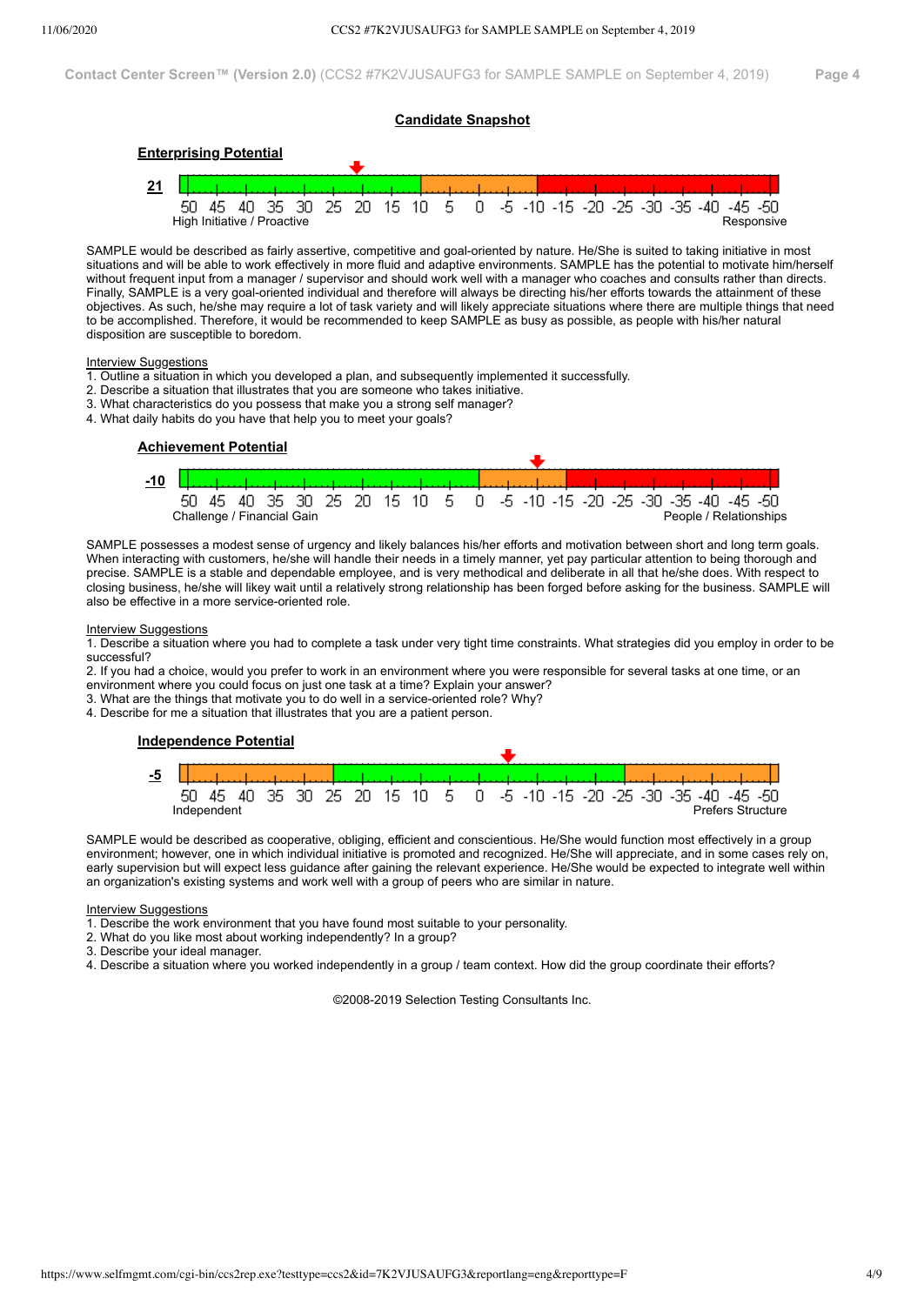



SAMPLE is extremely sociable, cheerful, friendly and outgoing. He/She is enthusiastic and a fluent talker who is able to build relationships easily. He/She is quite comfortable with other people and thoroughly enjoys being in social environments. He/She will be able to work well in an environment where there is regular contact with new customers and would represent the organization well. As such, he/she possesses the social skills normally associated with success in a service/sales role.

#### **Interview Suggestions**

- 1. What do you enjoy most about meeting new people?
- 2. What attributes do you possess that allow you to be a people person?
- 3. What do you see as your potential growth opportunities in the area of communication?
- 4. What steps can you take to improve in these areas?



SAMPLE is very analytical, logical and interested in a variety of issues. He/She pays attention to detail and tends to examine issues until he/she feels that he/she understands them. He/She would be comfortable in a culture that has a significant problem solving component, while dealing with technical needs would likely interest him/her as well. He/She would also enjoy learning about new ideas and products and might be paired effectively with less analytical team members. As a coach, provide SAMPLE with a lot of detail and explanation about his/her performance, as he/she craves this additional information and ultimately requires it to improve.

#### **Interview Suggestions**

- 1. Describe some of the strategies that you use to organize you daily activities.
- 2. List any personal development courses / certifications that you have taken in the past.
- 3. What steps do you take to ensure accuracy when completing a task and/or making a decision?



SAMPLE tends to be comfortable in situations where there is a potential for conflict. He/She would be relatively relaxed in situations where conflict is a common occurrence or there is ongoing tension that requires his/her intervention. This is a very useful strength when dealing with angry clientele. Overall, SAMPLE likely possesses the attributes required to diffuse situations of interpersonal conflict effectively.

## **Interview Suggestions**

1. Describe one of your previous working environments that included a lot of argument and conflict. How did you manage to work effectively in this environment?

2. How would you handle an unruly (e.g., rude, profane, disrespectful) customer?

3. Describe a situation where you had to deal with an angry customer. What was the outcome? Is there anything you would do differently looking back?



SAMPLE is an extremely confident individual who does not have any doubt in his/her mind that he/she has what it takes to be successful in the service industry. SAMPLE has a strong internal locus of control, which means that he/she will take accountability for both his/her successes and failures. It is important to note that individuals with self confidence scores this high can sometimes be perceived by others as arrogant. As such, it will be important for SAMPLE to be cognizant of this fact.

## Interview Suggestions

1. If I was to ask your best friend to describe you, what would he/she say?

2. If I had to ask your worst enemy to describe you, what would they say? (look for honest answers - indicates strong self awareness and confidence that the good outweighs the bad)

3. What separates you from other candidates applying for this position?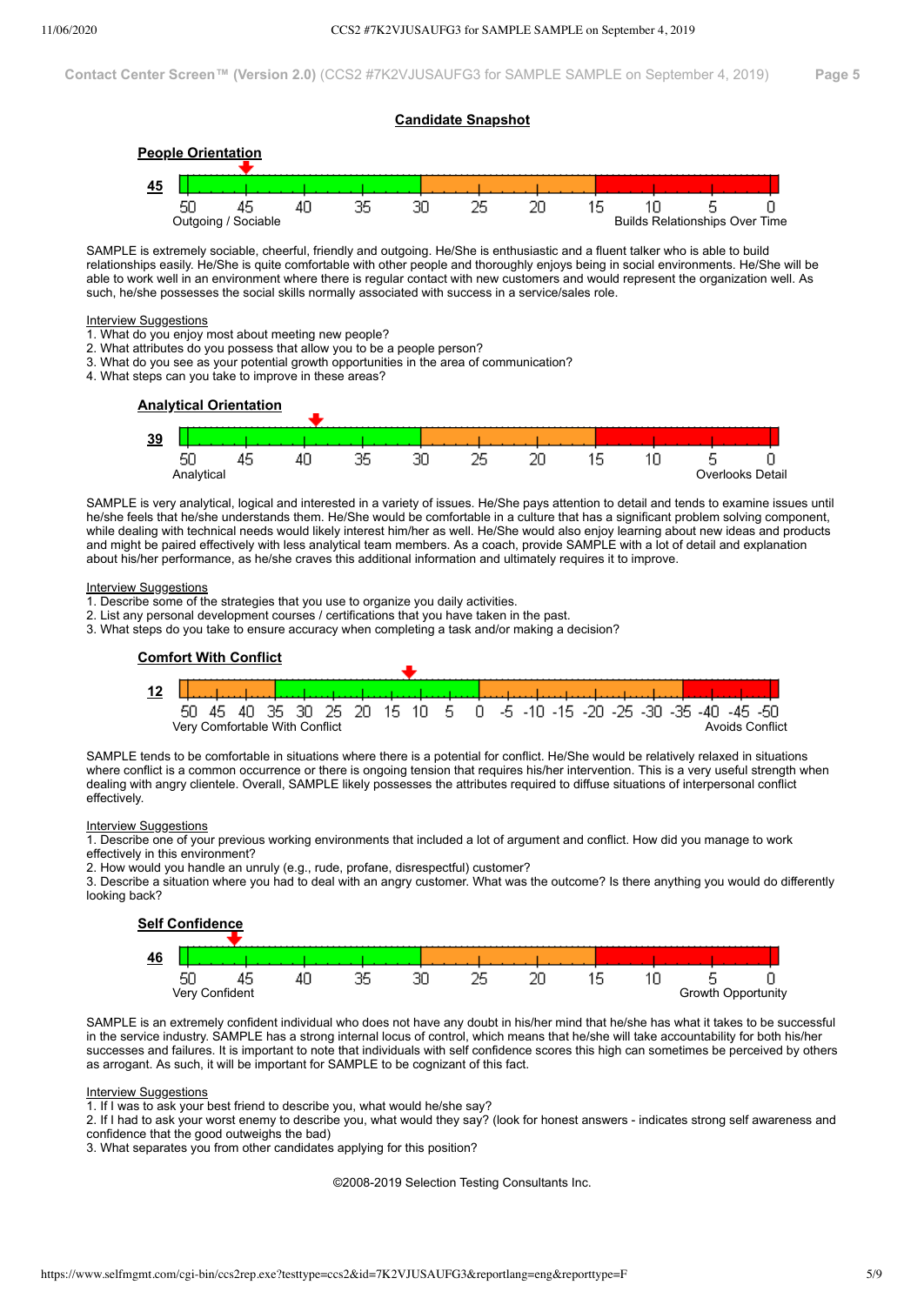## **Candidate Snapshot**



SAMPLE has well defined coping strategies in place, and as such, is not adversely affected by workplace stress. Moreover, he/she reports high pressure and stressful situations to be facilitative with respect to performance, and thus welcomes such challenges. Overall, SAMPLE could likely act as a mentor or stress coach within your organization by passing on some of his/her personal strategies to those who may require help.

## **Interview Suggestions**

- 1. What types of situations cause you to experience heightened levels of stress? How do you normally cope with these situations?
- 2. What are your most effective stress management techniques? Why do you think they are so effective?
- 3. What attributes do you possess that allow you to manage stress effectively?



SAMPLE possesses a positive attitude about a service career. Both his/her personal perceptions, as well as his/her perception of society's view of contact centers would be considered favorable. Such a positive outlook about a contact center career can unquestionably influence an individual's performance, especially when interacting with clients. As such, SAMPLE will likely project a positive and upbeat image when interacting with customers.

## Interview Suggestions

- 1. How does this job move you towards your long term career goal?
- 2. What do you see as the advantages of this job? Disadvantages?



SAMPLE's responses are above the cut-off for this scale. As such, SAMPLE may have been trying to present him/herself in a socially desirable manner, in hopes of appearing as a stronger candidate. There are a variety of reasons why this score can be elevated (e.g., language barriers), however the most common reason is socially desirable responding. Please proceed with him/her cautiously.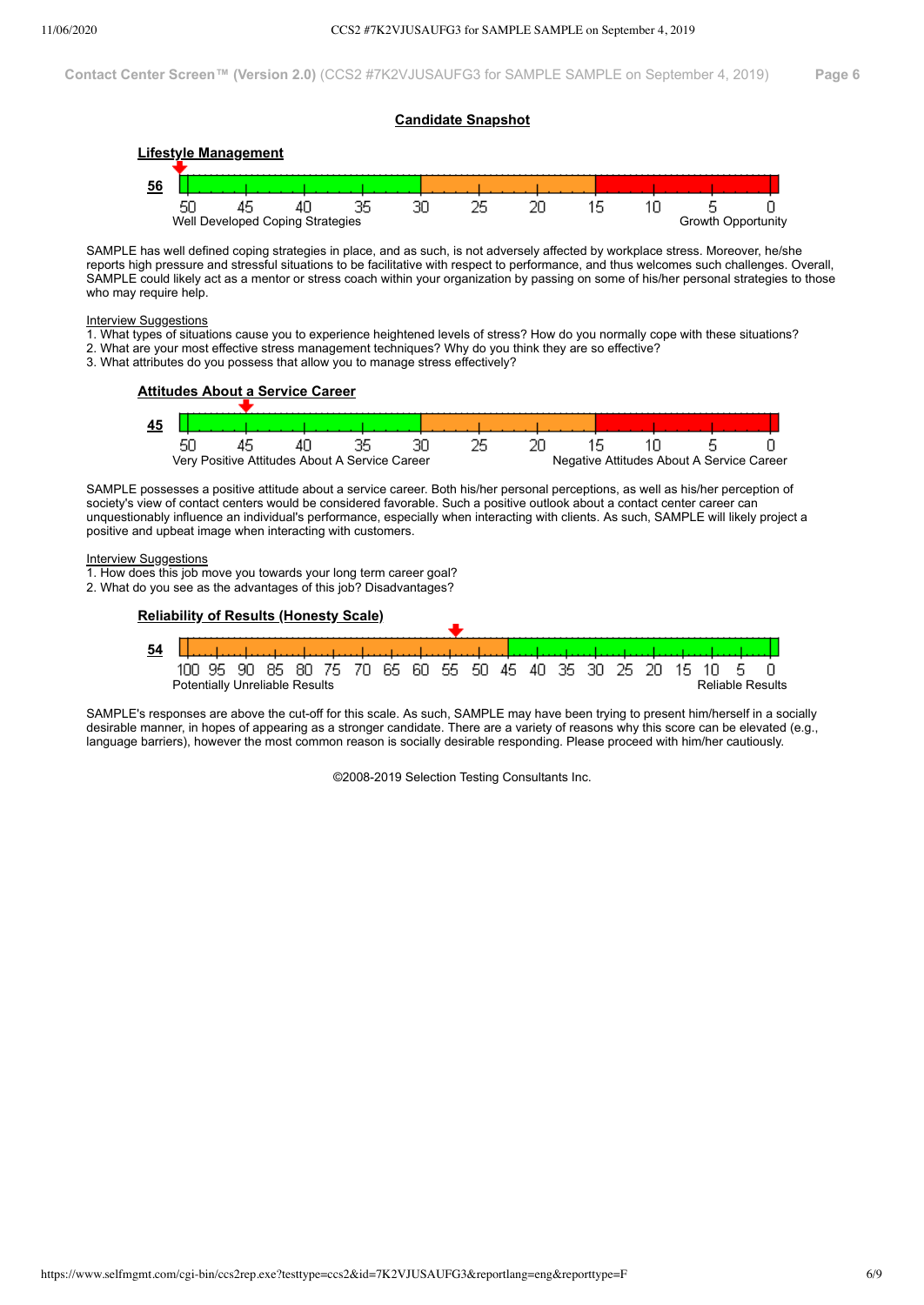## **Performance Factors**



SAMPLE would be described as fairly assertive, competitive and goal-oriented by nature. He/She is suited to taking initiative in most situations and will be able to work effectively in more fluid and adaptive environments. SAMPLE has the potential to motivate him/herself without frequent input from a manager / supervisor and should work well with a manager who coaches and consults rather than directs. Finally, SAMPLE is a very goal-oriented individual and therefore will always be directing his/her efforts towards the attainment of these objectives. As such, he/she may require a lot of task variety and will likely appreciate situations where there are multiple things that need to be accomplished. Therefore, it would be recommended to keep SAMPLE as busy as possible, as people with his/her natural disposition are susceptible to boredom.

## Interview Suggestions

- 1. Outline a situation in which you developed a plan, and subsequently implemented it successfully.
- 2. Describe a situation that illustrates that you are someone who takes initiative.
- 3. What characteristics do you possess that make you a strong self manager?
- 4. What daily habits do you have that help you to meet your goals?



SAMPLE possesses a modest sense of urgency and likely balances his/her efforts and motivation between short and long term goals. When interacting with customers, he/she will handle their needs in a timely manner, yet pay particular attention to being thorough and precise. SAMPLE is a stable and dependable employee, and is very methodical and deliberate in all that he/she does. With respect to closing business, he/she will likey wait until a relatively strong relationship has been forged before asking for the business. SAMPLE will also be effective in a more service-oriented role.

## **Interview Suggestions**

1. Describe a situation where you had to complete a task under very tight time constraints. What strategies did you employ in order to be successful?

2. If you had a choice, would you prefer to work in an environment where you were responsible for several tasks at one time, or an environment where you could focus on just one task at a time? Explain your answer?

3. What are the things that motivate you to do well in a service-oriented role? Why?

4. Describe for me a situation that illustrates that you are a patient person.

## **Independence Potential**



SAMPLE would be described as cooperative, obliging, efficient and conscientious. He/She would function most effectively in a group environment; however, one in which individual initiative is promoted and recognized. He/She will appreciate, and in some cases rely on, early supervision but will expect less guidance after gaining the relevant experience. He/She would be expected to integrate well within an organization's existing systems and work well with a group of peers who are similar in nature.

**Interview Suggestions** 

1. Describe the work environment that you have found most suitable to your personality.

2. What do you like most about working independently? In a group?

3. Describe your ideal manager.

4. Describe a situation where you worked independently in a group / team context. How did the group coordinate their efforts?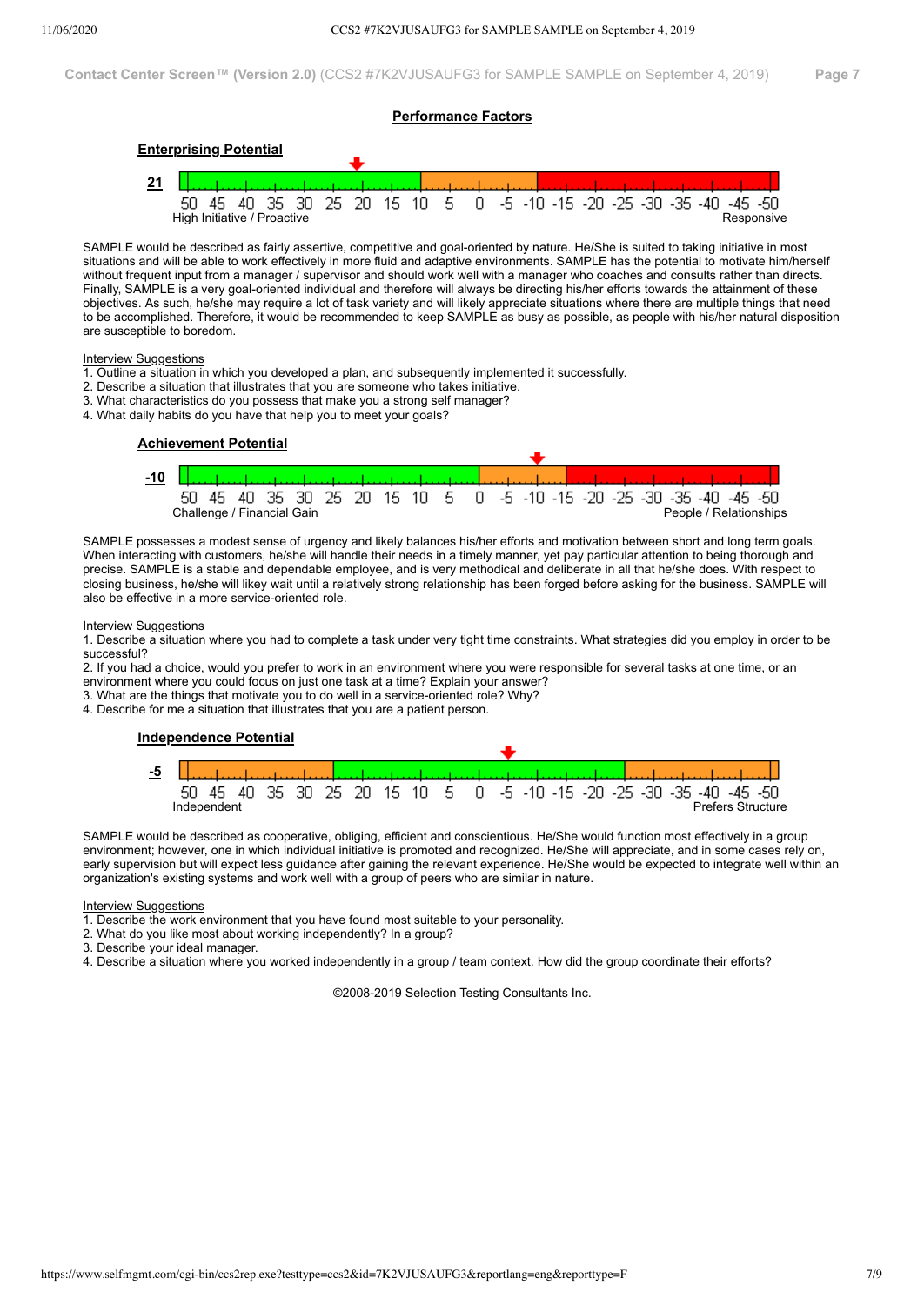## **Communication Factors**



SAMPLE is extremely sociable, cheerful, friendly and outgoing. He/She is enthusiastic and a fluent talker who is able to build relationships easily. He/She is quite comfortable with other people and thoroughly enjoys being in social environments. He/She will be able to work well in an environment where there is regular contact with new customers and would represent the organization well. As such, he/she possesses the social skills normally associated with success in a service/sales role.

## Interview Suggestions

- 1. What do you enjoy most about meeting new people?
- 2. What attributes do you possess that allow you to be a people person?
- 3. What do you see as your potential growth opportunities in the area of communication?
- 4. What steps can you take to improve in these areas?

## **Analytical Orientation**

| 39 |            |        |   |    |          |    |  |                  |
|----|------------|--------|---|----|----------|----|--|------------------|
|    | --         | .<br>. | ╌ | QΣ | oс<br>JU | ФC |  |                  |
|    | Analytical |        |   |    |          |    |  | Overlooks Detail |

SAMPLE is very analytical, logical and interested in a variety of issues. He/She pays attention to detail and tends to examine issues until he/she feels that he/she understands them. He/She would be comfortable in a culture that has a significant problem solving component. while dealing with technical needs would likely interest him/her as well. He/She would also enjoy learning about new ideas and products and might be paired effectively with less analytical team members. As a coach, provide SAMPLE with a lot of detail and explanation about his/her performance, as he/she craves this additional information and ultimately requires it to improve.

#### **Interview Suggestions**

- 1. Describe some of the strategies that you use to organize you daily activities.
- 2. List any personal development courses / certifications that you have taken in the past.
- 3. What steps do you take to ensure accuracy when completing a task and/or making a decision?



SAMPLE tends to be comfortable in situations where there is a potential for conflict. He/She would be relatively relaxed in situations where conflict is a common occurrence or there is ongoing tension that requires his/her intervention. This is a very useful strength when dealing with angry clientele. Overall, SAMPLE likely possesses the attributes required to diffuse situations of interpersonal conflict effectively.

## **Interview Suggestions**

1. Describe one of your previous working environments that included a lot of argument and conflict. How did you manage to work effectively in this environment?

2. How would you handle an unruly (e.g., rude, profane, disrespectful) customer?

3. Describe a situation where you had to deal with an angry customer. What was the outcome? Is there anything you would do differently looking back?